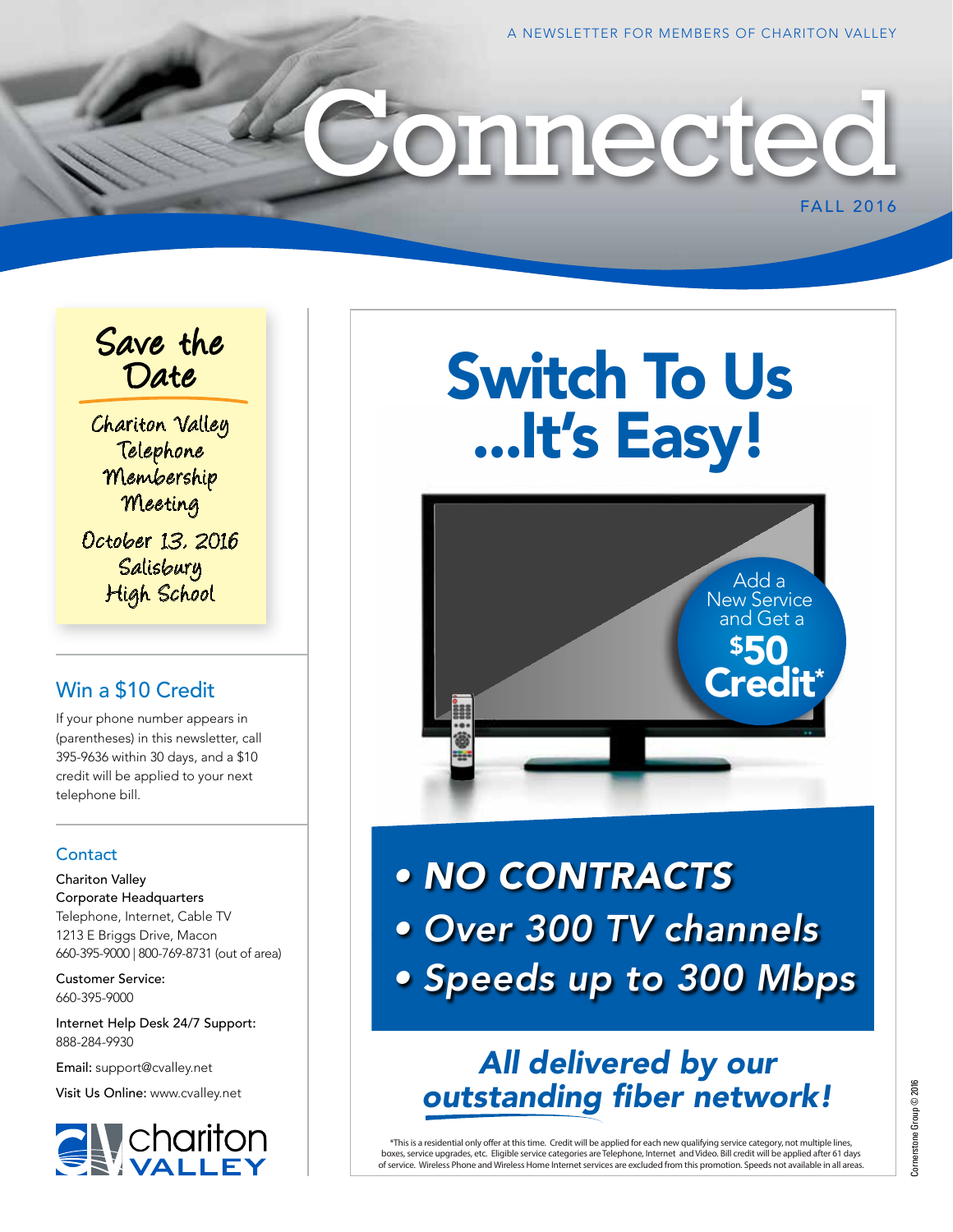### Raise Your Cup to National Coffee Day

National Coffee Day is on September 29, and excitement is brewing about this annual event. Some restaurants, coffee shops, and convenience stores offer special deals including free cups of coffee on this day, so visit the websites of your favorite places to see what's available.

To say coffee is a popular beverage is an understatement. Over 400 billion cups of coffee are consumed worldwide each year. In fact, it's a world commodity second only to oil.

While you're sipping your cup, ponder the history of coffee. As legend has it, a sixth-century Ethiopian goatherd discovered his goats frolicking from one coffee shrub to another. He realized the coffee berries had a stimulating effect and he began to experiment with the seeds. A century later, brewed coffee emerged in Arabia and the popularity of coffee grew at an exponential rate.

By the way, if your Internet speeds could use some perking up, call Chariton Valley at 660-395-9000 and ask about upgrading to a faster plan.





# What do Railroad Tracks, Highways, and Fiber Networks Have in Common?

All three of the above infrastructures are considered life-changing projects for the United States. By 1900, much of our nation's railroad system was in place; it cleared the way for the settlement of the West, provided new economic opportunities, and stimulated the development of communities. In the 1950s and 1960s, the new Interstate Highway System brought business to the towns it went through while towns far from the new faster roads struggled to survive. Today, fiber networks have become as essential to business growth, and everyday life in general, as railroad tracks and highways were in the previous century.

The huge impact of fiber is even more amazing when you consider just how tiny fiber is; each strand of glass is only about the size of a human hair. Fiber uses light to transmit data and is unique in its ability to transport virtually unlimited bandwidth over long distances. It's the only technology that delivers enough bandwidth—reliably and at a low enough cost—to meet the ever-increasing demand for more robust Internet, video, and voice services as well as other applications.

When fiber networks come to smaller cities and rural communities, it helps level the playing field and close the urban-rural technology gap. Existing businesses can access the Internet speeds and reliability needed to expand e-commerce. Economic development organizations have an easier time attracting new businesses. Telemedicine programs can expand patient access to specialists. And educational opportunities for students, once only found in large schools, can now be delivered to rural classrooms via online education.

Chariton Valley is investing in a fiber network in order to provide our customers with advanced communications services. If you have questions about fiber availability in your area, call 660-395-9000.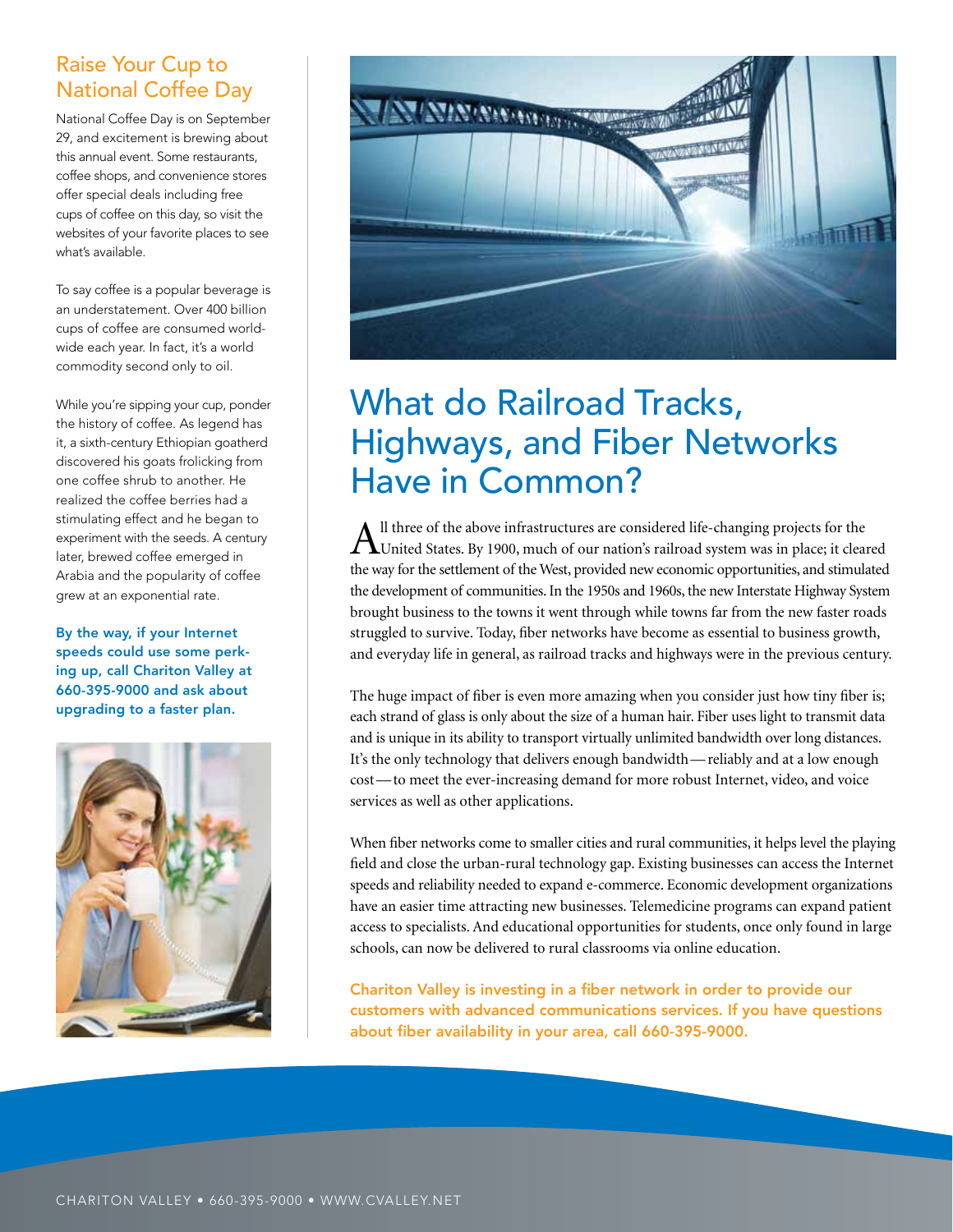# What Parents Need to Know About Cyberbullying

 $\boldsymbol{Y}$ ears ago, bullying might have involved a scuffle on the playground or mean words spoken on the school bus. Today, it's more likely to take the form of cyberbullying, where the bully uses online messages to hurt or intimidate another child. Common cyberbullying activities include malicious instant messages, posting embarrassing images of the victim online, and posting or encouraging others to post nasty comments on the victim's Facebook page.

As a parent, you want your children to come to you when things go wrong online. Yet studies show that children are often hesitant to tell their parents about cyberbullying incidents because they're afraid their parents will overreact by taking away their devices.



#### **So what can parents do? Safety experts generally agree on the following:**

- Talk regularly and specifically with your children about online issues. Let them know they can come to you for help if anything is inappropriate, upsetting, or dangerous.
- Tell your children not to respond to any cyberbullying threats or comments online. However, do not delete any of the messages. Instead, print out all the messages, including the email addresses or online screen names of the cyberbully. You will need the messages to verify and prove there is cyberbullying.
- Don't overreact by blaming your children. If they are being bullied, be supportive and understanding. Find out how long the bullying has been going on and let your children know they are not to blame for being bullied.
- Don't underreact by telling your children to "shrug it off." The emotional pain of being bullied is very real and can have long-lasting effects.
- Talk to your child's teachers and the school's guidance counselor so they can keep an eye out for in-person bullying during the school day.
- If there are threats of physical violence or the cyberbullying continues to escalate, get law enforcement involved.

To learn more about cyberbullying, visit the National Crime Prevention Council's website at www.ncpc.org/topics/cyberbullying.

### Coop Members Receive Capital Credit Distributions

When you subscribe to Telephone service from Chariton Valley Telephone Corporation, you automatically become a member of our cooperative. Which means, in addition to being a customer, you are also part owner entitling you to benefits not available to customers of other communications providers. (277-3746)

#### Share of Profits

Any telephone operating profits are allocated to members in the form of capital credits. Your share of the profits is based on patronage. Patronage is the amount of money you spend in services with the Chariton Valley Family of Companies (as long as it is on one bill.) The more business you do in a given year, the greater your share of the profits.

#### Cash Back

Annually, the Board of Directors determines if, and when, Chariton Valley's financial position warrants payment out of the accumulated capital credit accounts. Since 1994 Chariton Valley has paid out over 23 Million dollars to its members. This year, \$300,000 has been approved for distribution. If you are an active, current customer your capital credit distribution will appear on your September invoice as a credit on your account.

#### Vote at the Annual Meeting

Your vote counts! You can participate in the election of the Board of Directors, giving you a voice to promote the interests of its stakeholders and the communities that are served by providing reliable, state of the art communications services at competitive rates and operates with honesty, integrity and fairness. This year's annual meeting will be Thursday, October 13th in Salisbury, Missouri at the High School.